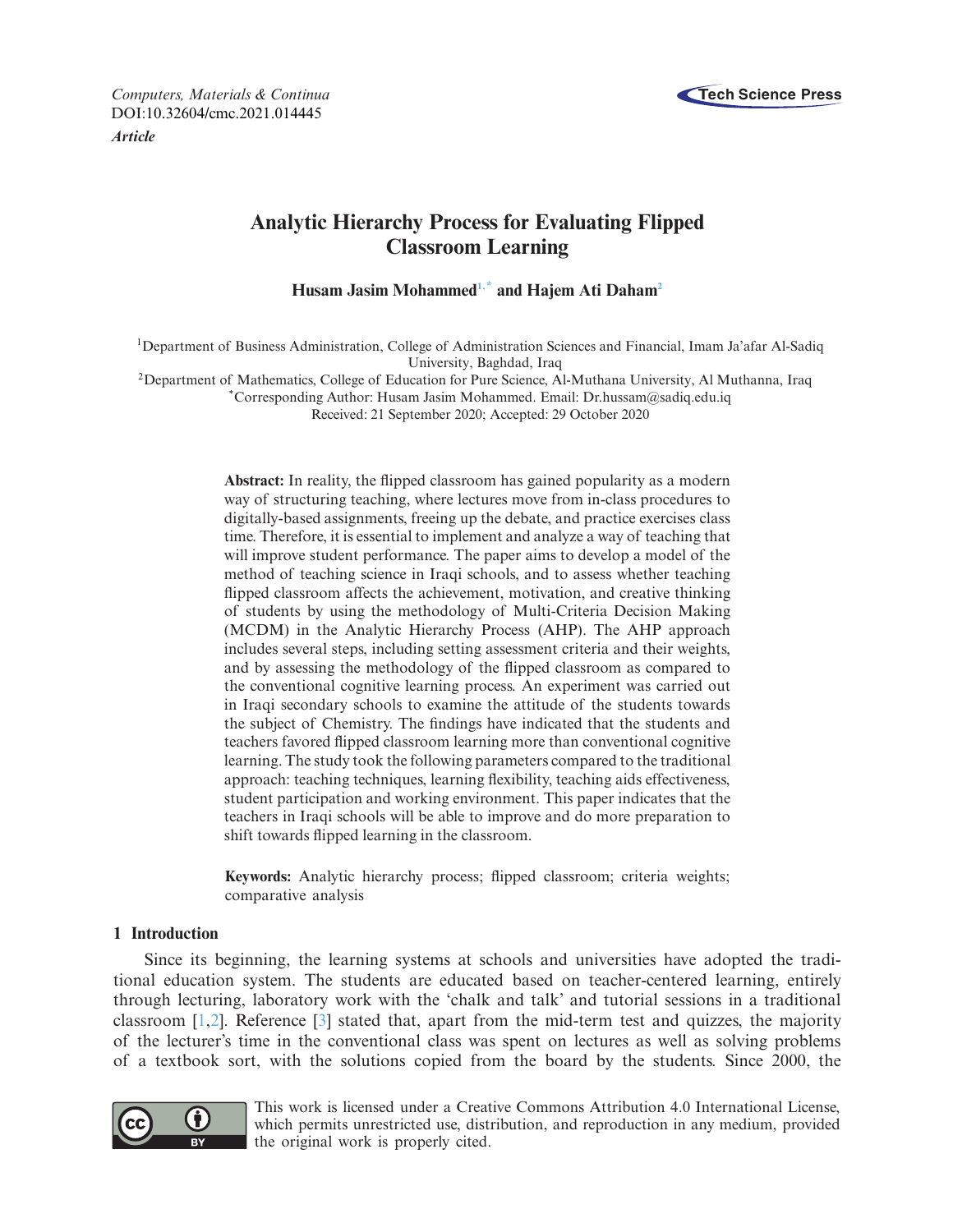academics have developed modules for the subjects delivered to the students in order to change the way of learning and teaching. The aim is to shift from a lecturer-centered to a studentcentered learning, allowing a clear method in covering the course schedule as well as involving the students in the classroom  $[4,5]$  $[4,5]$  $[4,5]$ . According to  $[6]$  $[6]$ , learning for development in the 21st century will eventually become crucial for any type of education system to survive in an age of rapid modern technology. Therefore, the objective of a teacher is to prepare students to be professionals able to successfully find employment. It is not just important to educate students in the fields of modern technologies, models, techniques, and processes, but also to develop their social skills, communication capabilities, competitive nature and the ability to work together in a team, often the case in many job environments [\[7](#page-9-6)[–9\]](#page-9-7).

A flipped classroom is a learning environment currently being studied worldwide by the teachers. It means that activities usually happening in the class are now taking place outside the class, as well as vice versa  $[10,11]$  $[10,11]$  $[10,11]$ . Reference  $[12]$  argued that while students listen and take notes, the instructor no longer needs to speak for 1 or 2 h, they can use them entirely for discussion and problem-solving with students in-class time. Besides, Al-Rowais et al. [\[13\]](#page-9-11) has done work on flipped classrooms to look at perception, motivation, commitment, accomplishment, and active learning. Reference [\[14](#page-9-12)] reported that the flipped classroom was a reorganization of the classroom environment and home activities. For that reason, the lecturer can reduce the quantity of time spent in the school on lecturing, opening class time for using active learning strategies such as discussion and problem-solving among students in the existence of lecturer [\[15](#page-9-13)[,16](#page-10-0)]. However, Reference [\[17\]](#page-10-1) found that online modules instructed students had higher ethical decisions compared to traditional classes taught students. Reference [\[11\]](#page-9-9) stated that the findings reveal that the video lecture is the perceptions of the students on pre-classroom learning material that ranks as high as possible. Additionally, the study showed that the pre-classroom learning experience motivates the learning interest of the students as well as strengthens their comprehension of the learning context.

The Universidad Católica de Temuco Center for Teaching Growth and Innovation in Chile has developed a course transformation model that aims to enhance the learning outcomes and attitudes of students towards STEM undergraduate courses. Such courses have historically been marked by high failure rates and students' low satisfaction levels. The model takes into account students' learning needs in the context of a competence-based higher education institution and the high level of socio-academic vulnerability of students (housing conditions, family income, University Selection test scores, etc.) [\[18](#page-10-2)]. This model is focused on the implementation of learning activities and student-centered teaching, with a specific emphasis on improving problem-solving, study skills, and linking the pedagogical process to real-world situations [\[16](#page-10-0)]. Reference [\[19\]](#page-10-3) have created a flipped classroom teaching assessment framework based on the CIPP model, which can direct educational decision-makers to perform a thorough evaluation of the flipped classroom teaching method from multiple dimensions. Starting in the early twentieth century, work on critical thought in foreign countries began to gain popularity in the 1960s. Educators began exploring the use of critical thinking in teaching in the 1980s and enabled substantial research. The literature indicates that the flipped teaching paradigm offers both opportunities and challenges. To date, however, only a few studies have examined the learning outcomes and difficulties of the flipped classrooms [\[4\]](#page-9-3).

The impact of modernization is a significant issue for Iraqi society. Everything is evolving, and so the teacher and the method of teaching will have to adapt to keep up with the changes. Some of these technological advances lead to a period in the field of education that requires some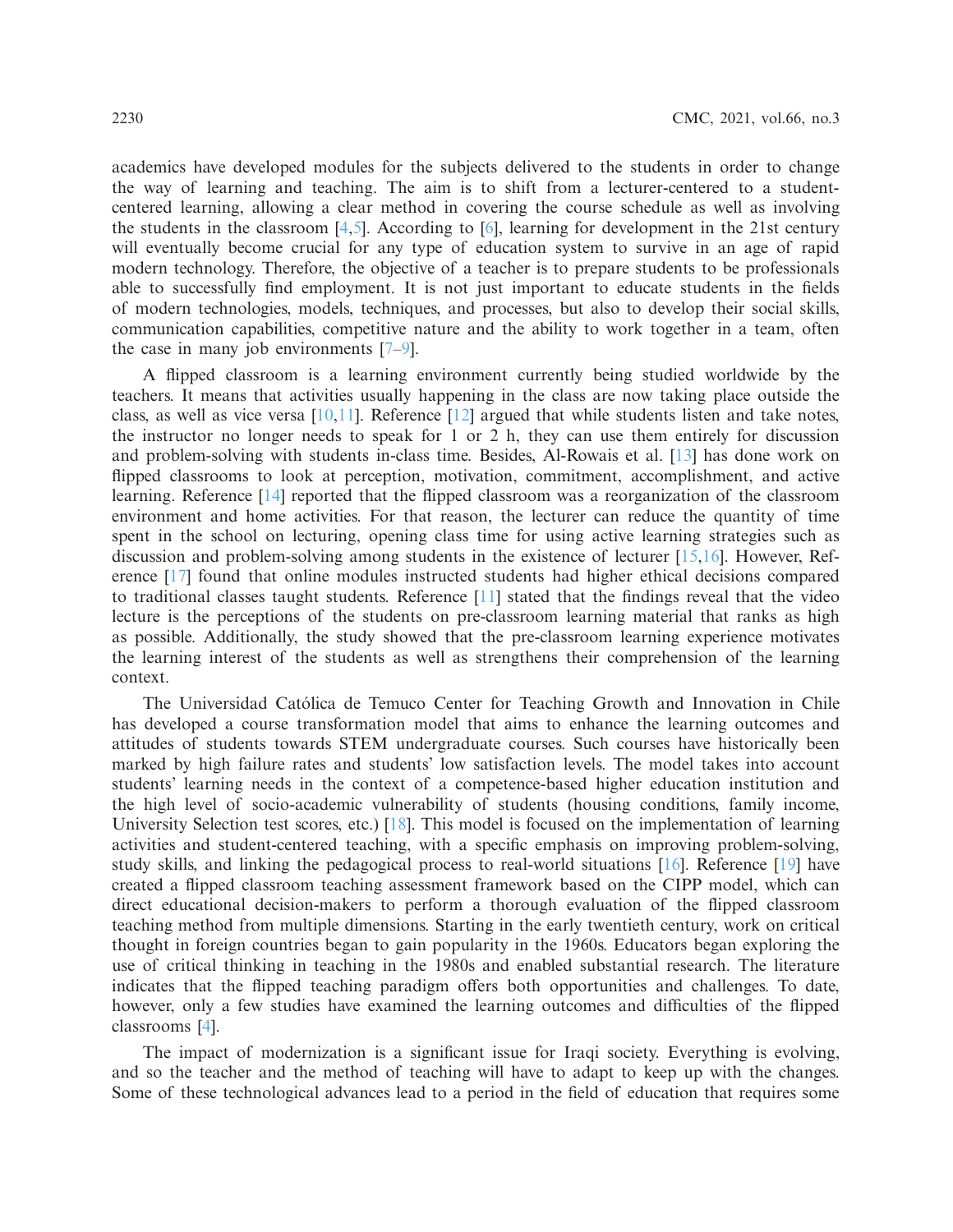revolution. All of this includes the implementation of new teaching strategies focused on various techniques to evaluate and classify for more effective instruction. We, therefore, suggested the Analytical Hierarchy Process (AHP) test teaching strategies, which included conventional learning (face-to-face learning) and flipped learning in the classroom.

The AHP is a concept of measurement for handling with measurable and intangible criteria or attributes that have applied to various areas, such as decision theory and conflict resolution [\[18](#page-10-2)[,20](#page-10-4)[,21\]](#page-10-5). Reference [\[22\]](#page-10-6) stated that the AHP method has widely applied in many fields, and it is a good and great solution for analyzing and solving complex decision problems with multiple criteria. The AHP method is flexible and efficient in the decision-making process. The technique is useful in establishing priorities (relative weight) by decision-makers to each benchmark through pairwise comparison. Also, it is making the most efficient or the best decision when both quantitative and qualitative aspects of a decision need to be considered  $[23-25]$  $[23-25]$ . Also, the AHP technique is particularly easy to utilize when it implemented as decision support software. However, to date, only scant studies have assessed the flipped classroom using multi-criteria decision-making as well as evaluating the flipped classroom by the AHP technique.

This paper presents a study that aims to capture additional aspects of education that supplement student's expertise and also encourage them to learn new things more efficiently. A model is developed for a different method for teaching science, especially chemistry in Iraqi schools. The rationale behind this research study is to explore in-depth the theoretical foundations, concepts, and definitions of what flipped classroom learning are all around. A sample of secondary school's boys is selected randomly and divided into two groups for experimental evaluation. All this is to expose, explore, and explain the effect of both types of learning on the level of achievement, motivation, and creative thinking.

This study also examined the potential of applying AHP to the ranking of teaching methods based on expert evaluation under multiple criteria relevant to this field. The criteria weights are obtained via AHP processes to be used then in the ranking of alternatives or in comparing between traditional learning and flipped classroom learning. The AHP includes multiple measures that include setting assessment criteria and their weights, then assessing the flipped classroom methodology compared to the conventional method of learning. This paper demonstrates that in the case of a flipped classroom, all attributes or parameters compare very well with the traditional system. Review of our criteria, which are essential for any active learning, showed that the methods used in the flipped classroom have good potential to expand. The research structure is as follows; the plans are discussed in the next section, including a comprehensive explanation of the AHP approach and supported by results and discussions in Section 3. The last part concludes the study.

#### **2 Data and Methodology**

We proposed a research model for analyzing a collection of boys' schools focused on Iraqi society to evaluate the after-effects of flipped classroom learning to assess the students' creative thinking, motivation, and achievement. The model is designed to analyze the consequences of flipped classroom learning for teaching methodologies in Iraqi schools in order to validate the attitude of the student towards the subject of science, especially in the field of chemistry. Regarding empirical research, the goal was to establish whether and under what circumstances flipped classroom learning was more effective than traditional cognitive learning alone.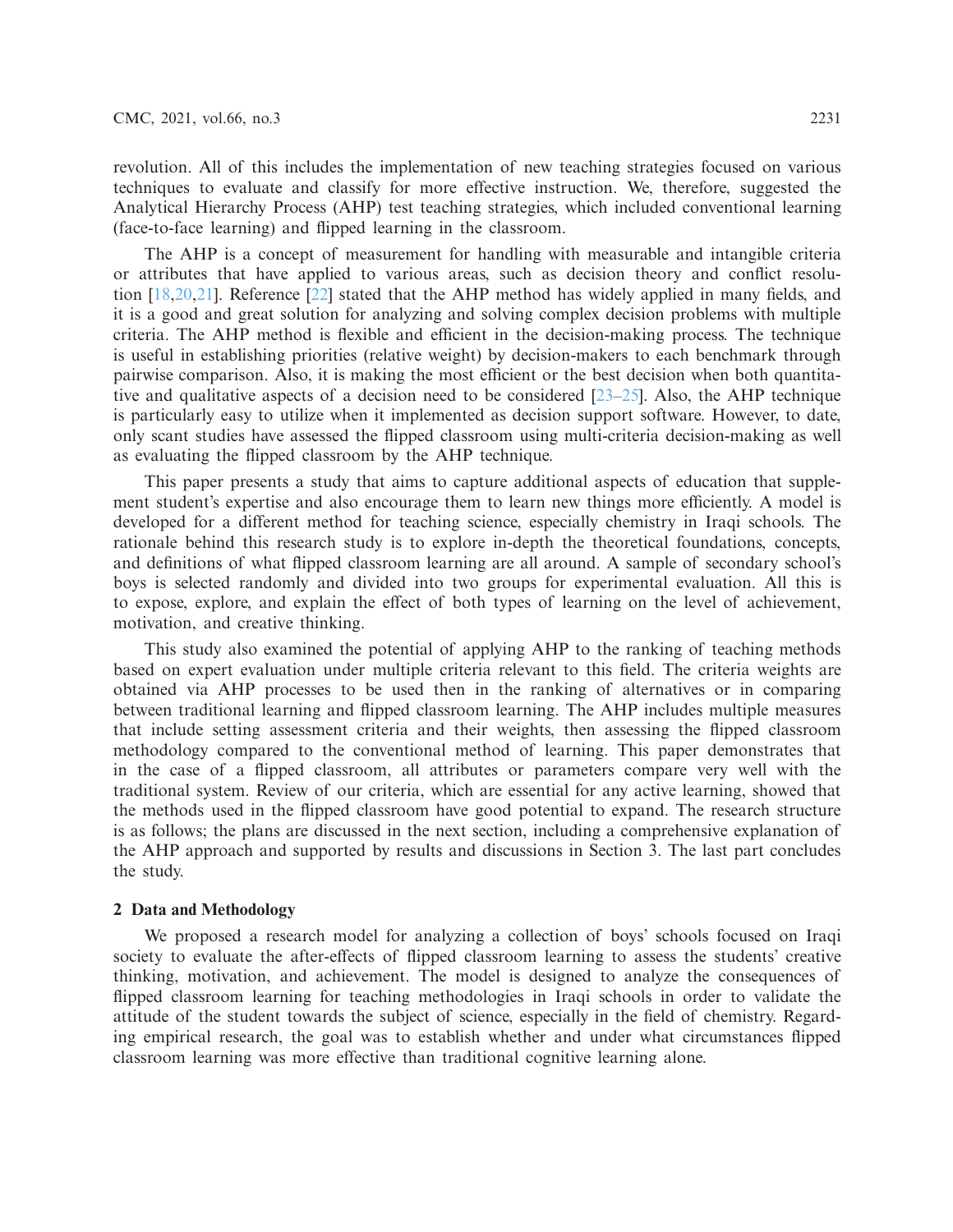A set of 70 students of secondary schools exclusively for boys was selected randomly and divided into two groups equally (each team consists of 35 students), experimental groups and control groups to analyze them. One group is taught with a traditional cognitive approach, while another is prepared using the flipped classroom technique along with some quizzes to promote the competitive environment. Both groups discussed the same material and used the same tests. The learning activities of groups were impacted through different methodologies with a teaching period of two weeks and three lessons per week.

In this respect, we proposed five criteria with their description concerning active learning based on literature and validated by experts from professional practice. [Tab. 1](#page-3-0) describes the various assessment criteria used to rank the teaching methodologies available.

| No.            | Criteria                    | Description                                                        |
|----------------|-----------------------------|--------------------------------------------------------------------|
|                | Teaching techniques         | Lecturing, apprenticeship, and apprenticeship                      |
| 2              | Learning flexibility        | Possibility to select between topics and time of study, and pacing |
| 3              | Teaching aids effectiveness | Sound aids and multimedia, and visual aids                         |
| $\overline{4}$ | Student participation       | Critical thinking ability, problem-solving and student achievement |
| 5              | Working environment         | Lecture, group discussion, and simulation                          |

<span id="page-3-0"></span>**Table 1:** Evaluation criteria with its description

The evaluation of the study is done about five criteria by taking the feedback of six experts in this field involved in the experiment through questionnaires. The gathered data came through two sets of inquiries from the experts. In the first collection, the decision-makers were asked to use simple linguistic terminology, as shown in [Tab. 2,](#page-4-0) to determine the relative importance of the criteria. Whereas, the second collection of the questionnaire is concerned with the ranking of each teaching method (alternatives; traditional and flipped learning) under each approach. In this regard, we employed the AHP technique for the assessment of criteria weights and alternatives rating. A normalized weight is obtained for every teaching method using the AHP technique based on their usage and significance in the teaching methods for all the criteria.

Saaty in [\[26](#page-10-9)[,27](#page-10-10)] had proposed the AHP technique. It is a robust multi-criteria decisionmaking approach used to examine complex and unstructured problems in various decision-making circumstances, including, but not limited to, health, agriculture, education, and many application areas [\[18](#page-10-2)[,28](#page-10-11)]. The key feature of this method is the use of pairwise comparisons, the comparison of alternatives on the different attributes, and the measurement of weights of the attributes [\[29\]](#page-10-12). In a pairwise comparison, this technique uses the judgment of a decision-maker, using the ninepoint scale of Saaty as given in [Tab. 2.](#page-4-0) The vast experience and in-depth knowledge of the decision-maker relating to the problem help in a paired comparison [\[30](#page-10-13)[,31\]](#page-10-14).

AHP is used to assess, rank and select based on a wide variety of alternatives to the decisions, to make a decision making depends on a systematic and numerical process. Typically this method makes it easier to evaluate the relative weights of each criterion compared to the others. The AHP procedure requires four phases.

Decompose the problem into a hierarchy, as displayed in [Fig. 1.](#page-4-1)

Gather feedback of trade-off information by paired comparison of elements of the decision. The different criteria that form a single hierarchy can be transformed into a matrix structure to construct a comparison matrix.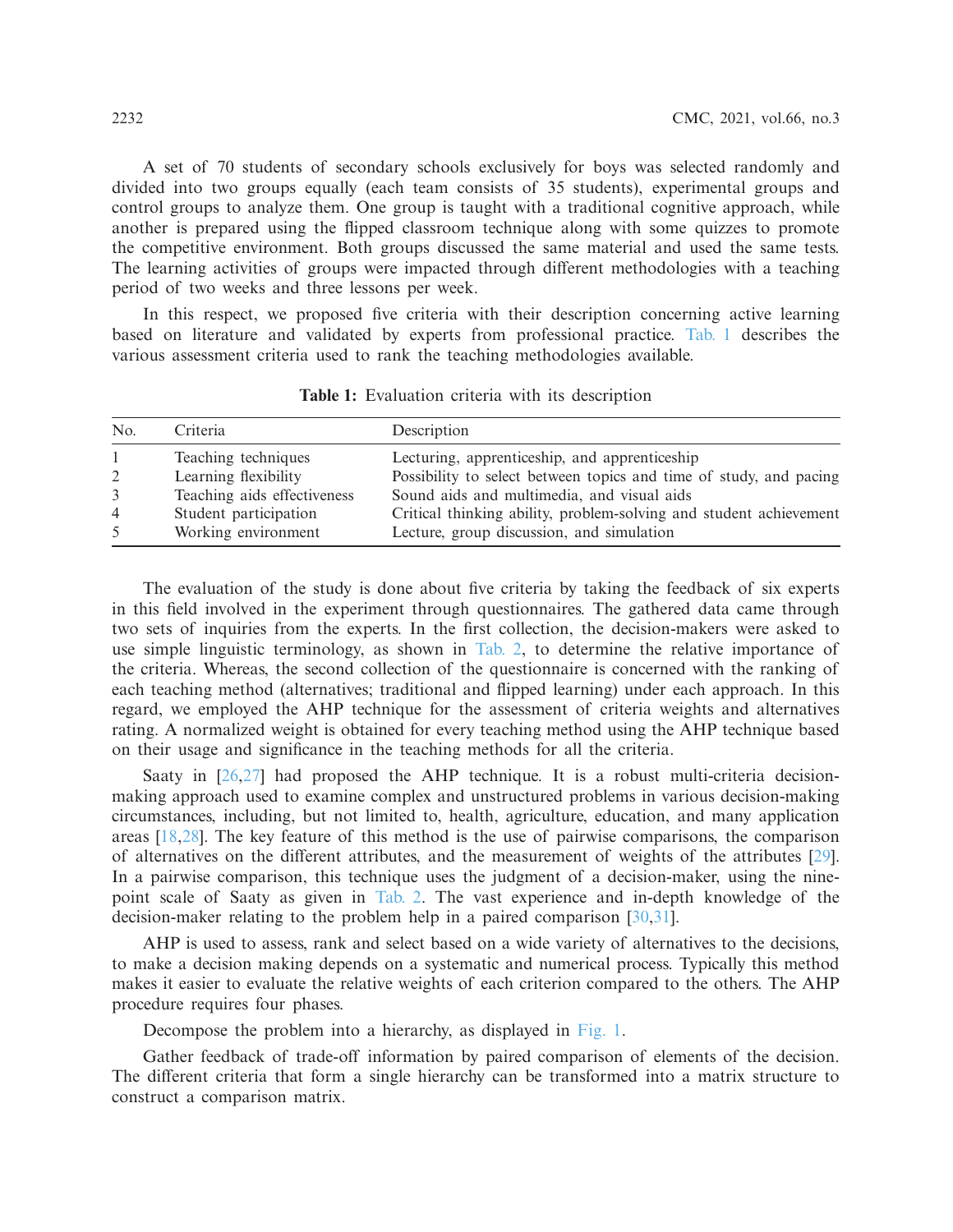| Definition                                             | Relative importance |
|--------------------------------------------------------|---------------------|
| Extremely preferred                                    |                     |
| Very strongly preferred                                |                     |
| Essentially preferred                                  |                     |
| Moderately preferred                                   |                     |
| Equally preferred                                      |                     |
| Intermediate importance between two adjacent judgments | 2, 4, 6, 8          |

<span id="page-4-0"></span>**Table 2:** Saaty's nine-point scale of relative importance



<span id="page-4-2"></span><span id="page-4-1"></span>**Figure 1:** Structuring a hierarchy

Using the term 'Eigenvalue' to determine the relative weight of the criteria of the hierarchy. The own principal value of Lambda max  $(\lambda_{max})$  can be determined in [Eq. \(1\)](#page-4-2) as follows:

$$
\lambda_{\max} = \sum_{i=1}^{n} \left( \sum_{i=1}^{n} a_{ij} \right) w_j \tag{1}
$$

Criteria weights are obtained through a mixture of relative weights to allow an aggregate comparison of all alternatives. As a metric of consistency, the Consistency Index (CI) is derived from the following [Eq. \(2\),](#page-4-3) where  $\lambda_{max}$  is the significant eigenvalue matrix, and *n* is the number of classes.

<span id="page-4-3"></span>
$$
CI = \frac{\lambda_{max} - n}{n - 1} \tag{2}
$$

To regulate the assessment and scale of consistency analysis [\[19\]](#page-10-3), The consistency ratio (CR), as described by Eq.  $(3)$ , is calculated as the consistency measure between the comparative matrix of pairs [\[27](#page-10-10)].

<span id="page-4-4"></span>
$$
CR = \frac{CI}{RI} < 0.1 \sim 10\% \tag{3}
$$

where the Ratio Index is at RI for different criteria, is as shown in [Tab. 3.](#page-4-5)

| <b>Table 3:</b> Random index      |  |  |  |  |  |                                                  |  |  |            |  |
|-----------------------------------|--|--|--|--|--|--------------------------------------------------|--|--|------------|--|
| No. of criteria 1 2 3 4 5 6 7 8 9 |  |  |  |  |  |                                                  |  |  | $10 \t 11$ |  |
| <sub>RI</sub>                     |  |  |  |  |  | 0 0 0.52 0.89 1.11 1.25 1.35 1.40 1.45 1.49 1.52 |  |  |            |  |

<span id="page-4-5"></span>Table 2: Dandom ind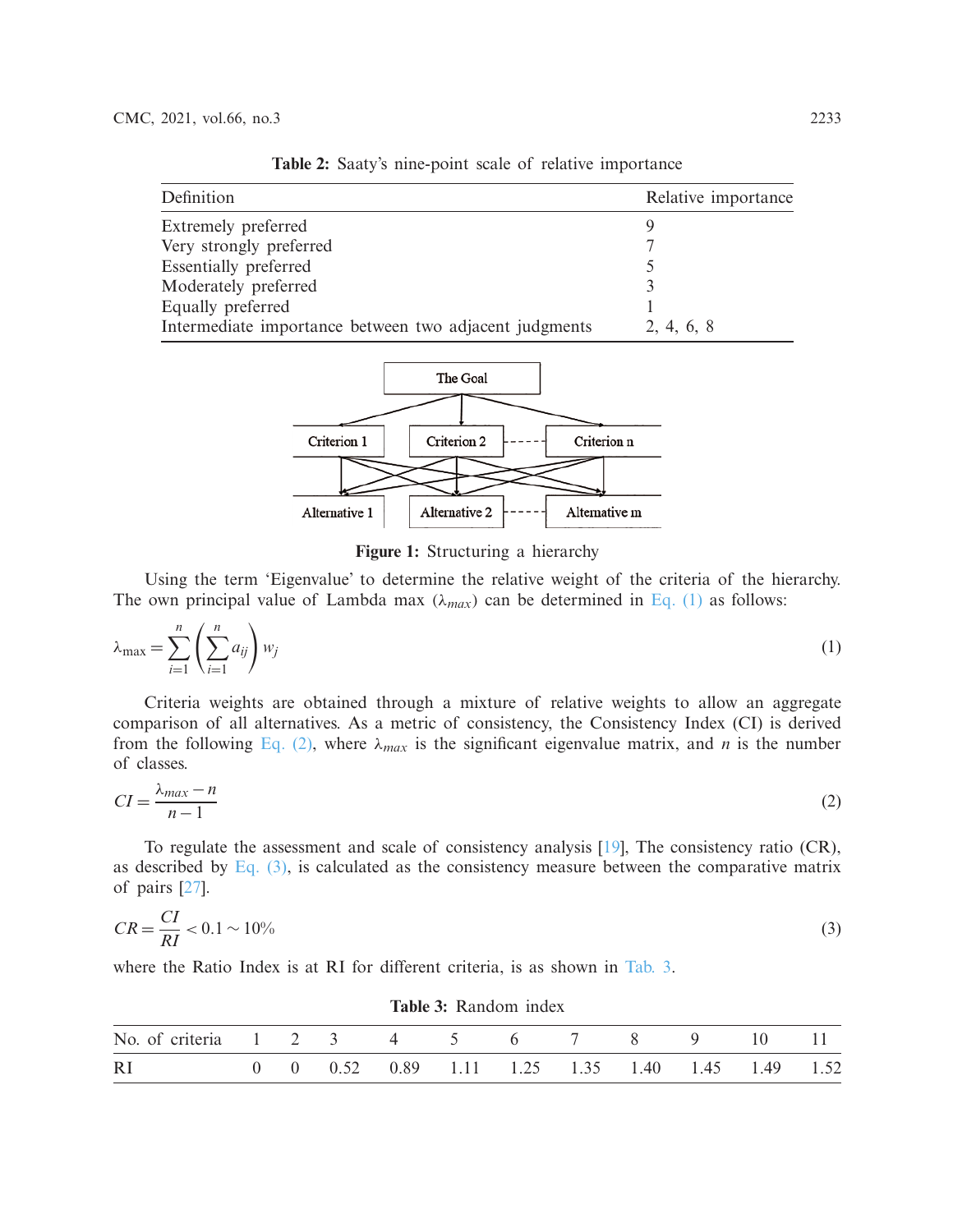The consistency value should be less than 0.1 [\[32\]](#page-10-15); otherwise, the weights of individual themes should be allocated, revalued, and recalculated. The CR values are within acceptable limits for the different layers and their respective groups, and thus imply the degree of consistency in the matrix in a pair type. AHP technique typically has a range of significant advantages. For instance, for decision-makers, this is a reasonably easy way. Also, AHP requires no complex mathematical operations and functions on principles of decomposition, collecting information for pair comparison, and generating and synthesizing priorities for vectors.

#### **3 Results**

#### *3.1 Normalized Weights for Criteria*

Once the hierarchical structure has been constructed, the relative contribution of each criterion is obtained through a paired comparison from each decision-maker using the Saaty scale, as shown in [Tab. 2.](#page-4-0) In the AHP procedure, the opinion of an expert is used to obtain final judgments. The decision-makers' input plays a significant role in getting the comparison pairwise. A single decision-maker is usually assumed to be appropriate to offer a decision in the AHP method. Sole decision-makers, however, can provide an uncertain judgment sometimes. Community group decision-making can be employed to reduce this dubious judgment. In this paper, six decision-makers took part in making a paired comparison based on their experience in teaching methodologies, and this can be a great help in making a biased less decision. After that, six matrices of pairwise comparisons were established for the criteria based on the judgments provided by each expert. Normalized weight for each test as a result of pairwise comparisons from each respondent is displayed in [Fig. 2](#page-5-0) as six matrices. Each matrix includes the judgments from each expert along with the normalized weight of each criterion. The evaluation is done by calculating the weights and CR by AHP-OS software [\[33\]](#page-10-16).

|                                |                      |                | Expert 1       |                |                |        |                                | Expert 2                       |     |                |                |                |                                | Expert 3 |                                |                |                |                |                |                |        |
|--------------------------------|----------------------|----------------|----------------|----------------|----------------|--------|--------------------------------|--------------------------------|-----|----------------|----------------|----------------|--------------------------------|----------|--------------------------------|----------------|----------------|----------------|----------------|----------------|--------|
| Criteria                       | C1                   | C <sub>2</sub> | C <sub>3</sub> | C <sub>4</sub> | C5             | Weight |                                | Criteria                       | C1  | C <sub>2</sub> | C <sub>3</sub> | C <sub>4</sub> | C <sub>5</sub>                 | Weight   | Criteria                       | C <sub>1</sub> | C <sub>2</sub> | C <sub>3</sub> | C <sub>4</sub> | C <sub>5</sub> | Weight |
| C1                             |                      | 2              | 3              | 2              | 1/3            | 0.23   |                                | C1                             |     | 4              | 2              | 3              | 1/2                            | 0.29     | C <sub>1</sub>                 |                | 3              | 2              | 3              | 1/2            | 0.27   |
| C <sub>2</sub>                 | 1/2                  |                | 3              | 1/2            | 1/3            | 0.13   |                                | C <sub>2</sub>                 | 1/4 |                | $\overline{2}$ | 1/3            | 1/2                            | 0.11     | C <sub>2</sub>                 | 1/3            |                | 1/2            | 2              | 1/4            | 0.11   |
| C <sub>3</sub>                 | 1/3                  | 1/3            |                | 1/3            | 1/2            | 0.08   |                                | C <sub>3</sub>                 | 1/2 | 1/2            |                | 1/2            | 1/3                            | 0.09     | C <sub>3</sub>                 | 1/2            | $\overline{2}$ |                | 2              |                | 0.20   |
| C <sub>4</sub>                 | 1/2                  | 2              | 3              |                | 1/2            | 0.18   |                                | C <sub>4</sub>                 | 1/3 | 3              | 2              |                | 1/3                            | 0.16     | C <sub>4</sub>                 | 1/3            | 1/2            | 1/2            |                | 1/3            | 0.08   |
| C <sub>5</sub>                 | 3                    | 3              | $\mathfrak{p}$ | 2              |                | 0.37   |                                | C <sub>5</sub>                 | 2   | 2              | 3              | 3              |                                | 0.35     | C <sub>5</sub>                 | 2              | 4              |                | 3              |                | 0.34   |
| Consistency Ratio $CR = 0.088$ |                      |                |                |                |                |        | Consistency Ratio $CR = 0.094$ |                                |     |                |                |                | Consistency Ratio $CR = 0.048$ |          |                                |                |                |                |                |                |        |
|                                | Expert 4<br>Expert 5 |                |                |                |                |        |                                | Expert 6                       |     |                |                |                |                                |          |                                |                |                |                |                |                |        |
| Criteria                       | C <sub>1</sub>       | C <sub>2</sub> | C <sub>3</sub> | C <sub>4</sub> | C <sub>5</sub> | Weight |                                | Criteria                       | C1  | C <sub>2</sub> | C <sub>3</sub> | C <sub>4</sub> | C <sub>5</sub>                 | Weight   | Criteria                       | C1             | C <sub>2</sub> | C <sub>3</sub> | C <sub>4</sub> | C <sub>5</sub> | Weight |
| C1                             |                      | 2              | 3              | 4              |                | 0.34   |                                | C1                             |     | 1/2            | 1/3            | 1/5            | 1/2                            | 0.08     | C1                             |                | 1/2            | 1/2            | 2              | 2              | 0.17   |
| C <sub>2</sub>                 | 1/3                  |                | 1/2            |                |                | 0.14   |                                | C <sub>2</sub>                 | 2   |                | 1/2            | 1/2            | 1/3                            | 0.11     | C <sub>2</sub>                 | $\overline{2}$ |                | 1/2            | 2              | 3              | 0.25   |
| C <sub>3</sub>                 | 1/2                  | 1/3            |                | 3              | 1/2            | 0.18   |                                | C <sub>3</sub>                 | 3   | 2              |                | 3              | 1/2                            | 0.28     | C <sub>3</sub>                 | $\overline{2}$ | $\overline{2}$ |                | 3              | 5              | 0.39   |
| C <sub>4</sub>                 | 1/2                  | $\overline{c}$ | 3              |                | 1/2            | 0.10   |                                | C <sub>4</sub>                 | 5   | 2              | 1/3            |                | 1/2                            | 0.20     | C <sub>4</sub>                 | 1/2            | 1/2            | 1/3            |                | 2              | 0.12   |
| C <sub>5</sub>                 | 2                    | 2              | $\mathfrak{D}$ | 2              |                | 0.24   |                                | C <sub>5</sub>                 | 2   | 3              | 2              | 2              |                                | 0.33     | C <sub>5</sub>                 | 1/2            | 1/3            | 1/5            | 1/2            |                | 0.08   |
| Consistency Ratio $CR = 0.066$ |                      |                |                |                |                |        |                                | Consistency Ratio $CR = 0.097$ |     |                |                |                |                                |          | Consistency Ratio $CR = 0.017$ |                |                |                |                |                |        |

<span id="page-5-0"></span>**Figure 2:** The expert's judgments, along with the normalized weight of every criterion

[Fig. 2](#page-5-0) illustrates the various evaluation criteria with their contributions used to rank the teaching methodologies available. Normalized weight for each criterion weight is obtained using the AHP technique, as shown in [Fig. 3,](#page-6-0) based on its use and importance in the teaching methods.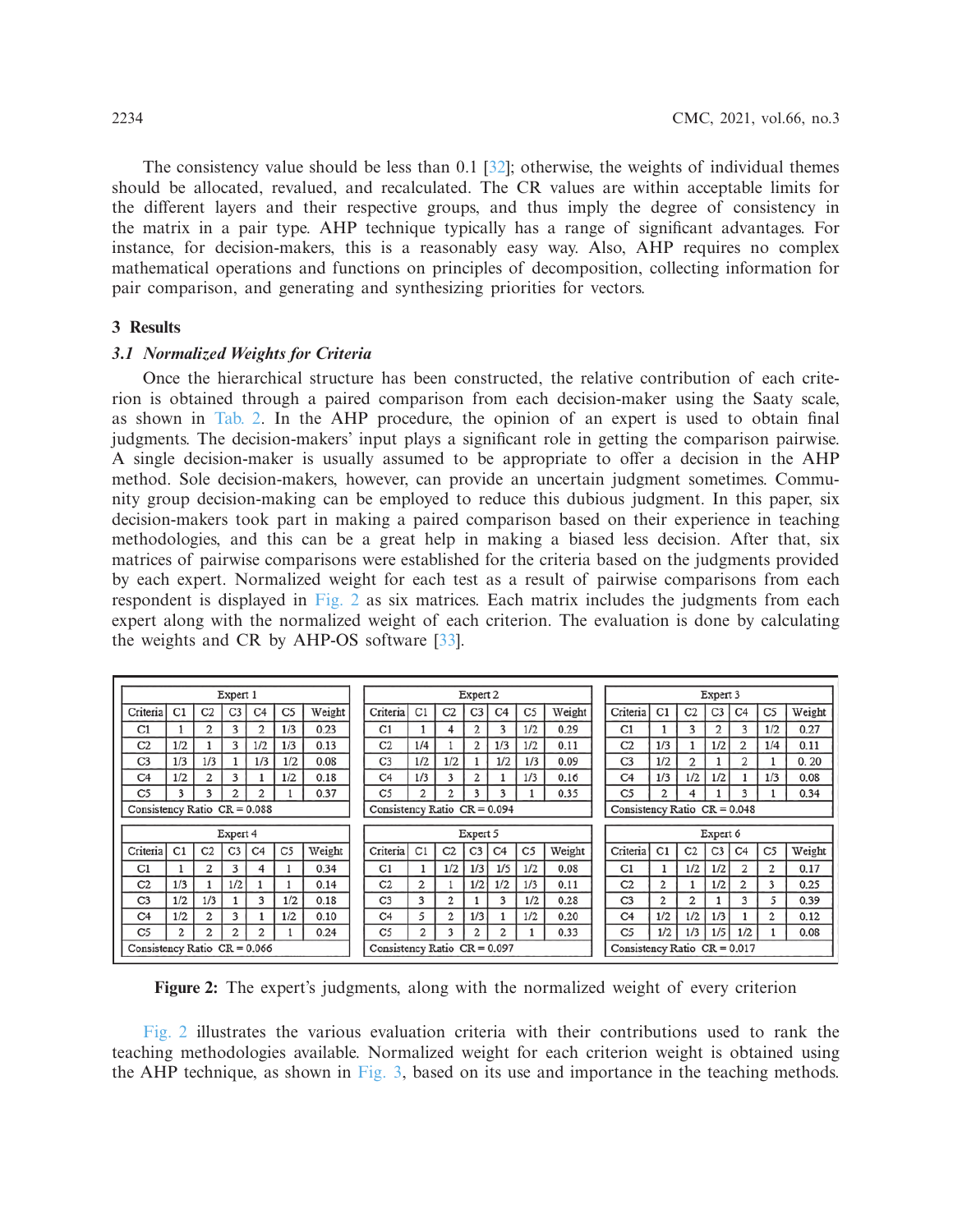

**Criteria Weights**

<span id="page-6-0"></span>**Figure 3:** The normalized weight of every criterion from each expert

Then the aggregated criteria weights are acquired through averaging the normalized weights to each criterion based on the results from the six matrices using the AHP method. Accordingly, the outcomes of the evaluation have been created, as given in [Tab. 4.](#page-6-1)

| No. | Criteria                    | Average weights |
|-----|-----------------------------|-----------------|
|     | Teaching techniques         | 0.23            |
|     | Learning flexibility        | 0.141           |
|     | Teaching aids effectiveness | 0.203           |
|     | Student participation       | 0.14            |
|     | Working environment         | 0.286           |

<span id="page-6-1"></span>**Table 4:** The final weights of criteria

For all the criteria, the graphic illustration of result processing is gained by using the AHP method, as illustrated in [Fig. 4.](#page-6-2)



<span id="page-6-2"></span>**Figure 4:** Normalized weights of all criteria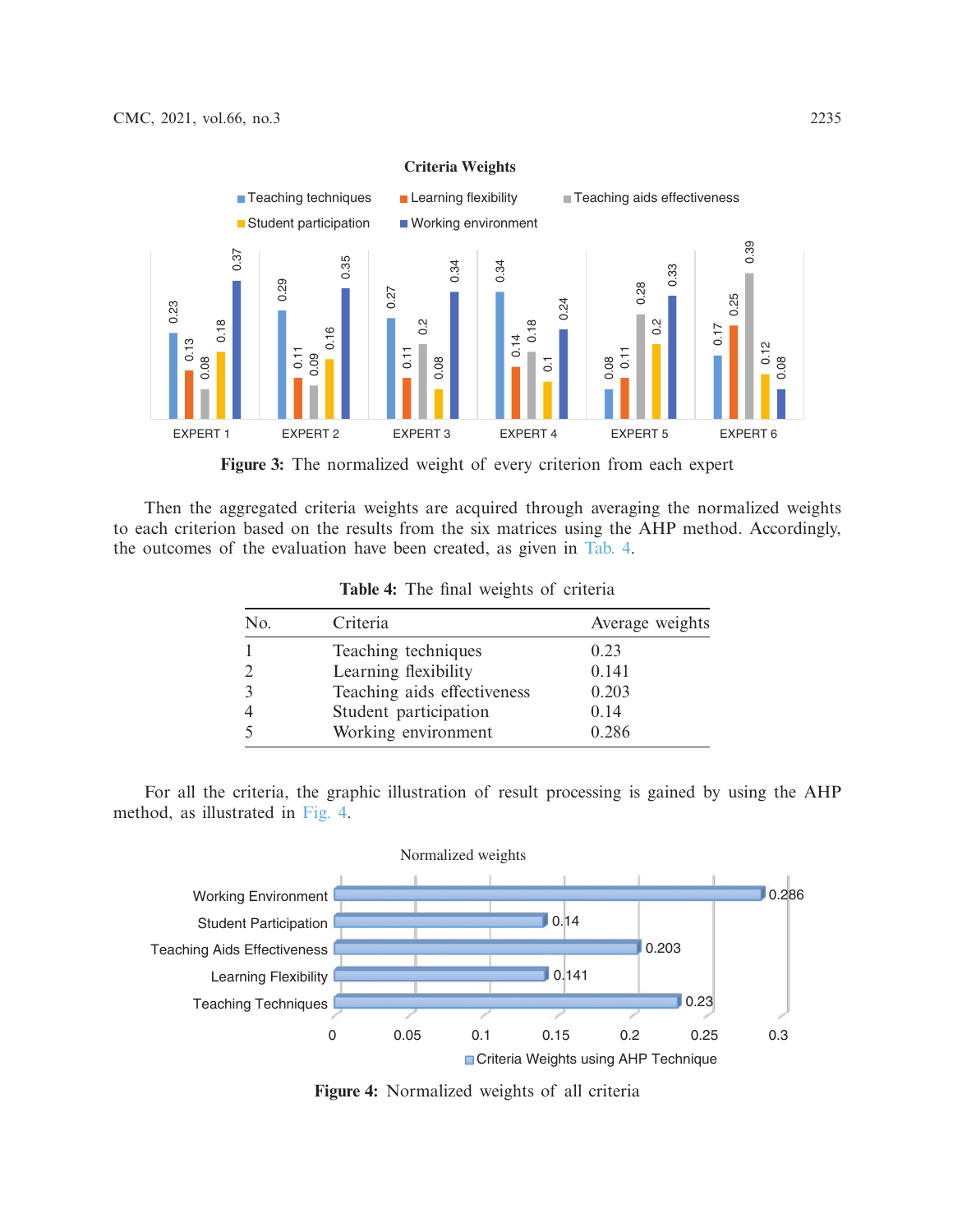The graphic shown above confirmed that the potential for adaptation has the most substantial impact index represented in the graphic as working environment criterion with weight equal to 0.286, followed by Teaching Techniques described in the graphic as a second important criterion with weight the same to 0.23.

### *3.2 Comparative Analysis*

After deciding the contributions and weights of the criteria, the ranking of the alternatives is the next step for selecting the best method in teaching methodologies under study. Therefore, each respondent's decision matrix was defined based on a comparison of the alternatives for each criterion. The decision matrix from each respondent has been established based on comparing the other options concerning every test. Thus, from each expert, five decision matrices were collected and analyzed using the AHP process. The aggregated scores are then obtained by averaging the weights associated with each criterion, as shown in [Tab. 5.](#page-7-0)

|                                          | Criteria weights |              |               |              |               |  |  |  |  |  |  |  |
|------------------------------------------|------------------|--------------|---------------|--------------|---------------|--|--|--|--|--|--|--|
| <i>Alternatives</i>                      | $C1 = 0.23$      | $C2 = 0.141$ | $C_3 = 0.203$ | $C4 = 0.14$  | $C_5 = 0.286$ |  |  |  |  |  |  |  |
| Flipped learning<br>Traditional learning | 0.83<br>0.17     | 0.75<br>0.25 | 0.66<br>0.33  | 0.80<br>0.20 | 0.86<br>0.14  |  |  |  |  |  |  |  |

<span id="page-7-0"></span>**Table 5:** Averaging the weights of alternatives associated with each criterion

The final ranking of each teaching method is determined by multiplying every weight of criteria with the values of alternatives. Then, add the result of each row together. [Tab. 6](#page-7-1) and [Fig. 5](#page-8-0) represent the ranking and scores of the two teaching methods.

| Teaching methods     | Score | Rank |
|----------------------|-------|------|
| Flipped learning     | 0.79  |      |
| Traditional learning | 0.21  |      |

<span id="page-7-1"></span>**Table 6:** Ranking of teaching methods

Based on [Tab. 6,](#page-7-1) the alternative at first rank is considered as the best maximization of expected benefits of teaching methods for implementation in the Iraqi schools. The results show that all experts prefer the flipped classroom approach, and it will be the most recommended to the management of the schools.

In conjunction to [Tab. 6](#page-7-1) and [Fig. 5](#page-8-0) shows that the slope of changes the method of teaching has increased rapidly from 0.2 to 0.8. The graph also shows that values between 0.6–0.8 is most likely related to flipped learning while all values less than 0.4 are related to traditional learning. At instant, teaching techniques scored 0.83 in case of flipped learning, but it scored 0.17 in traditional learning.

After analyzing our findings, it can be concluded that using flipped classroom learning can have beneficial effects on the output of the student. As a result, our research on a group of Iraqi schoolboys has demonstrated that making them train in the community will dramatically improve their adaptation ability with their teachers' comparatively less effort.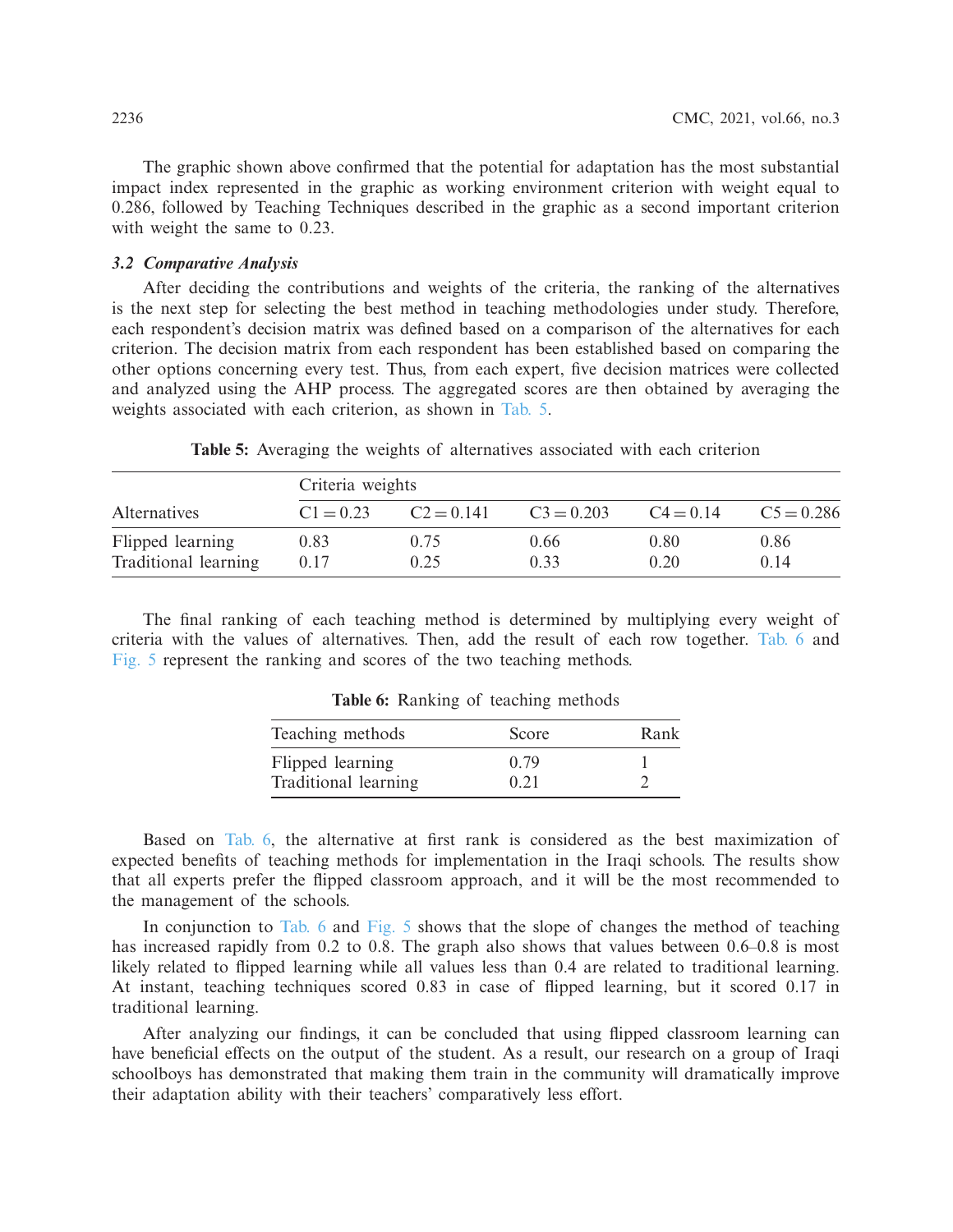

 $\blacksquare$  0-0.2  $\blacksquare$  0.2-0.4  $\blacksquare$  0.4-0.6  $\blacksquare$  0.6-0.8

<span id="page-8-0"></span>**Figure 5:** Graphical representation of scores for teaching methodologies

#### **4 Discussion**

The flipped classroom, students, has been provided online access to a series of short video lessons that can be completed at their convenience. At the end of each video, a relatively brief online quiz consists of two to four questions designed to test student interest and knowledge of learning. Until moving to the next video, students had to answer correctly by 80%. The purpose of the quizzes is to gain instant feedback, not classification. The class time is devoted to constructive learning sessions, enabling direct contact with the teachers as students apply their learning to solve graded tasks, assessments, and team case studies. Students initially considered the class structure and design somewhat confusing and were initially hesitant to do so. Such kinds of access to the professor were mostly new to students.

Nevertheless, as the students began to see the teacher as a facilitator rather than an educator, they gradually became confident, asking questions for a better understanding of them. The trend of utilizing flipped classroom as a teaching and learning tool is rapidly broadening into education. The correct choice of implementing modern technology will avoid technical problems and obstacles to avoid the pitfall of remote learning and technology. The research tries to suggest a flipped classroom evaluation for better attainments and positive class interaction. The findings of the investigation emphasized several critical issues and criteria for integrating/implementing a flipped classroom technology option. The article can also be specified that the pedagogical effect of teachers and students on teaching and learning are playing a significant role in selecting the appropriate modern learning technology. This study also confirms the significance of having flexible online applications to take advantage of such technology. This research was then implemented in the flipped classroom to ensure that students have become able to effectively use ICT in watching video lectures from anywhere before attending the class.

## **5 Conclusion**

From the research that has been carried out, it is possible to conclude that the proposed quality assessment strategy has improved by the original AHP technique to establish quality criteria weights. This method is applied in the real circumstances when educational institutions have to decide on the use of specific learning activities for improving their teaching and learning systems. The findings of the present study indicated that the use of a flipped classroom learning method in science classes in Iraqi schools would improve the teaching of chemistry and has affected students' achievement goals. The research will now reveal some guidelines for supervisors, teachers, and administrators to develop science teaching and overall development of student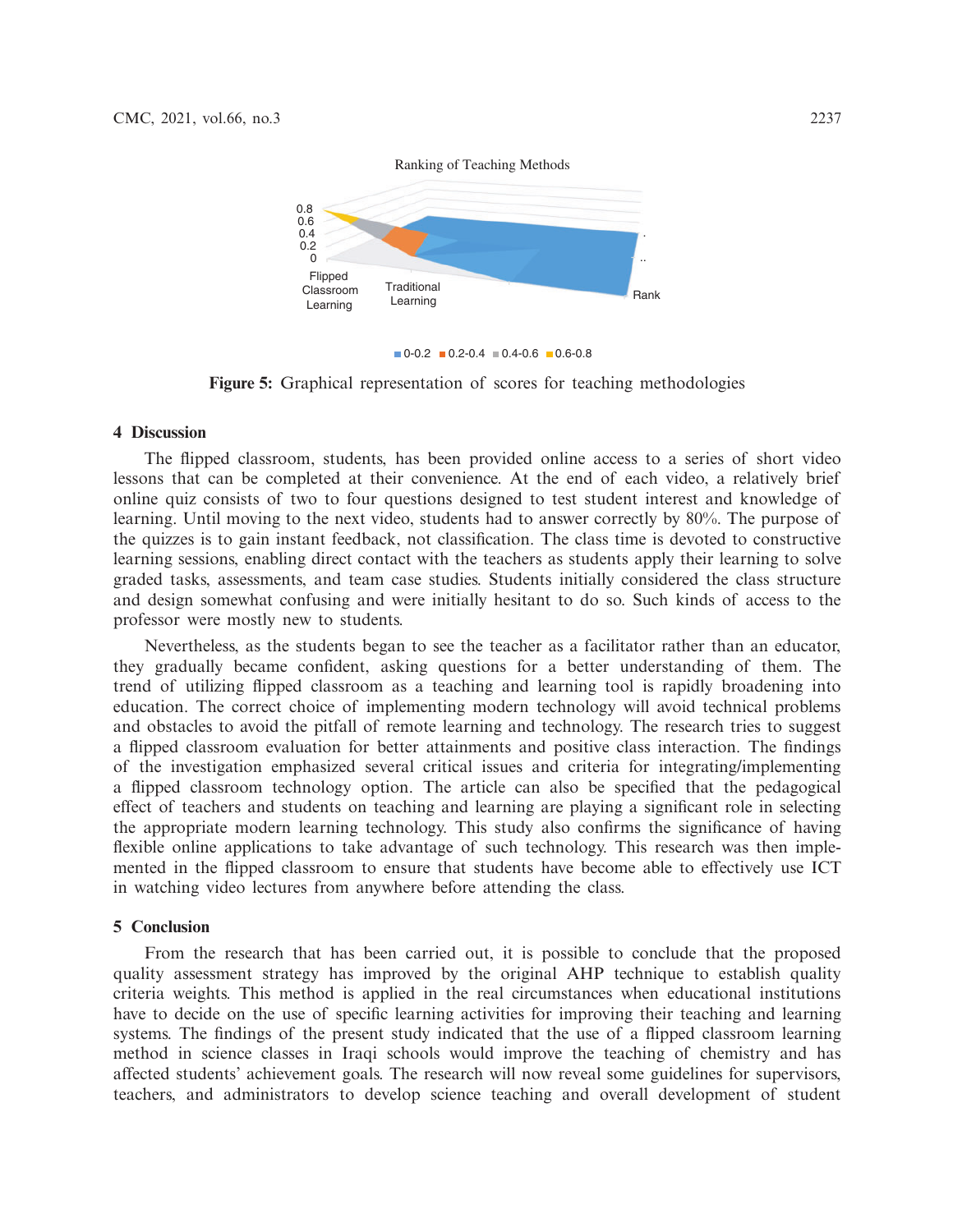performance. Consequently, the flipped learning approach should be used by teachers as a new teaching method in Iraqi schools, especially when suitability and possibility can prove to match the characteristics of students. The proposed method is ready to apply forward in practice. Based on the promising findings presented in this paper, work on the remaining issues, e.g., students' feedback, is continuing and will be presented in future articles.

**Funding Statement:** The authors received no specific funding for this study.

**Conflicts of Interest:** The authors declare that they have no conflicts of interest to report regarding the present study.

#### **References**

- <span id="page-9-0"></span>[1] D. C. D. Van Alten, C. Phielix, J. Janssen and L. Kester, "Effects of flipping the classroom on learning outcomes and satisfaction: A meta-analysis," *Educational Research Review*, vol. 28, pp. 1–18, 2019.
- <span id="page-9-1"></span>[2] H. J. Mohammed, M. M. Kasim, E. A. Al-Dahneem and A. K. Hamadi, "Evaluating different multimedia learning methodologies by using the MACBETH method," in *Recent Trends in Applied and Associated Mathematical Sciences*. Malaysia: Penerbit Univ Kebangsaan, pp. 58–73, 2019.
- <span id="page-9-2"></span>[3] G. S. Mason, T. R. Shuman and K. E. Cook, "Comparing the effectiveness of an inverted classroom to a traditional classroom in an upper-division engineering course," *IEEE Transactions on Education*, vol. 56, no. 4, pp. 430–435, 2013.
- <span id="page-9-3"></span>[4] G. Akçayır and M. Akçayır, "The flipped classroom: A review of its advantages and challenges," *Computers and Education*, vol. 126, pp. 334–345, 2018.
- <span id="page-9-4"></span>[5] K. R. Clark, "The effects of the flipped model of instruction on student engagement and performance in the secondary mathematics classroom," *Journal of Educators Online*, vol. 12, no. 1, pp. 91–115, 2015.
- <span id="page-9-5"></span>[6] M. H. Shoon, "The shift towards an innovation-based model of learning," in *Science and Information Conf.*, London, UK, pp. 708–711, 2013.
- <span id="page-9-6"></span>[7] M. Zheng, C. C. Chu, Y. J. Wu and W. Gou, "The mapping of on-line learning to flipped classroom: Small private online course," *Sustainability*, vol. 10, no. 3, pp. 1–14, 2018.
- [8] H. J. Mohammed, M. M. Kasim and I. N. Shaharanee, "Evaluation of e-learning implementation in higher education using multi-criteria technique," *International Journal in IT & Engineering*, vol. 5, no. 4, pp. 6–12, 2017.
- <span id="page-9-7"></span>[9] H. J. Mohammed, M. M. Kasim, A. K. Hamadi and E. A. Al-Dahneem, "Evaluating of collaborative and competitive learning using MCDM technique," *Advanced Science Letters*, vol. 24, no. 6, pp. 4084– 4088, 2018.
- <span id="page-9-8"></span>[10] K. E. Snowden, "Teacher perceptions of the flipped classroom: Using video lectures online to replace traditional," Ph.D. dissertation. University of North Texas, Denton, 2012.
- <span id="page-9-9"></span>[11] H. J. Mohammed, E. AL-dahneem and A. Hamadi, "A comparative analysis for adopting an innovative pedagogical approach of flipped teaching for active classroom learning," *Journal of Global Business and Social Entrepreneurship*, vol. 3, no. 5, pp. 86–94, 2016.
- <span id="page-9-10"></span>[12] J. Bergmann and A. Sams, *Flip Your Classroom: Reach Every Student In Every Class Every Day*. Eugene, Or., Alexandria, Va.: International Society for Technology in Education, 2012. [Online]. Available: [https://cmc.marmot.org/Record/.b41938823.](https://cmc.marmot.org/Record/.b41938823)
- <span id="page-9-11"></span>[13] A. S. Al-Rowais, "The impact of flipped learning on achievement and attitudes in higher education," *International Journal for Cross-Disciplinary Subjects in Education*, vol. 4, no. 1, pp. 1914–1921, 2014.
- <span id="page-9-12"></span>[14] J. L. Bishop and M. A. Verleger, "The flipped classroom: A survey of the research," in *ASEE National Conf. Proc.*, Atlanta, GA, 2013.
- <span id="page-9-13"></span>[15] S. Z. Osman, R. Jamaludin and N. E. Mokhtar, "Flipped classroom and traditional classroom: Lecturer and student perceptions between two learning cultures, a case study at Malaysian polytechnic," *International Education Research*, vol. 2, no. 4, pp. 16–25, 2014.